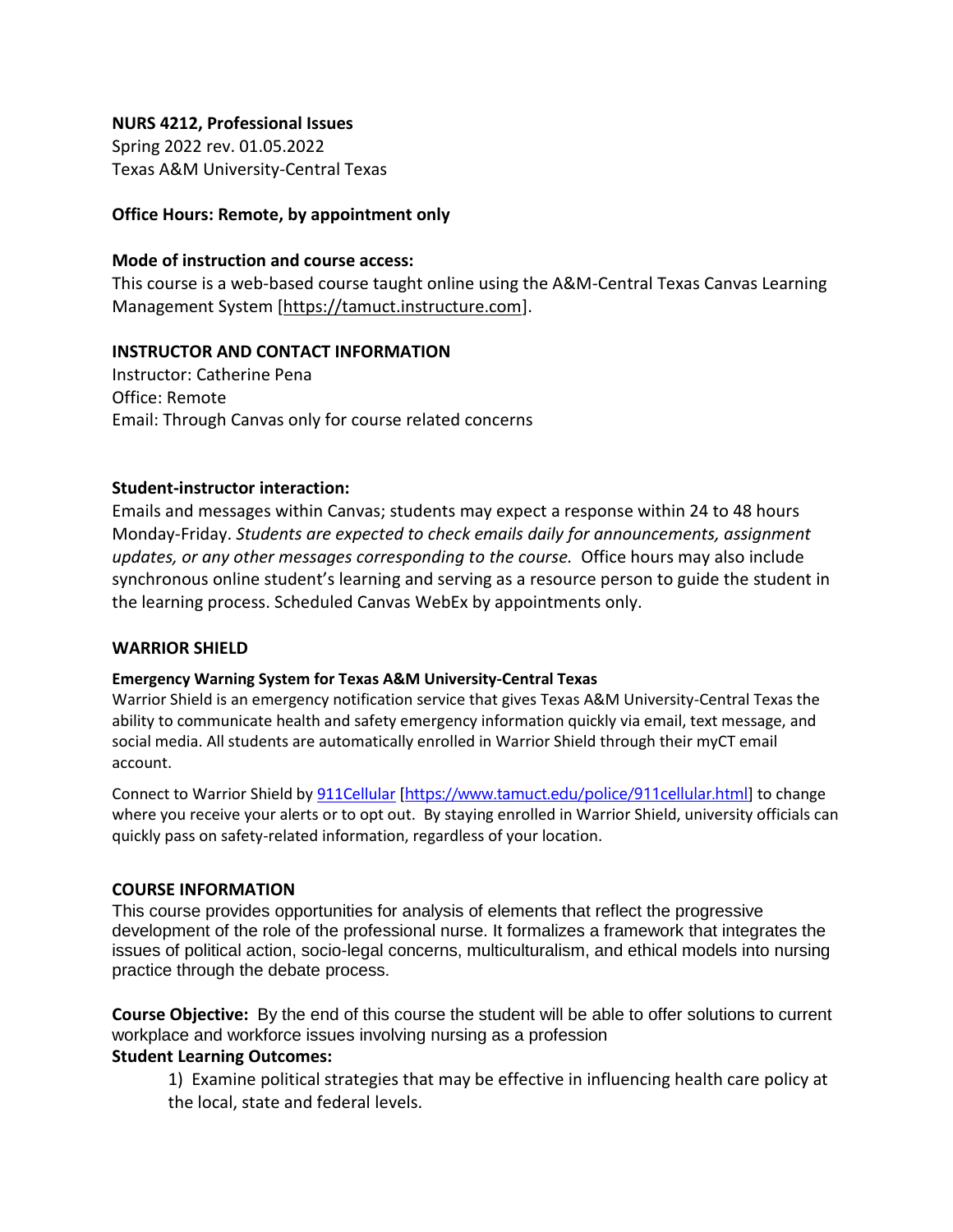2) Investigate the legal, ethical and professional issues surrounding the nursing profession that affect patient care.

3) Debate professional issues that affect the professional nurse's practice

## **Competency Goals Statements (certification or standards):**

- Essential II: Basic Organizational and Systems Leadership for Quality Care and Patient Safety.
- Essential III: Scholarship for Evidence Based Practice
- Essential IV: Information Management and Application of Patient Care Technology
- Essential VI: Interprofessional Communication and Collaboration for Improving Patient Health Outcomes.
- Essential VIII: Professionalism and Professional Values

## **Required Reading and Textbook(s):**

- American Psychological Association. (2020). Publication of the American Psychological Association (7th ed.). Washington D.C: American Psychological Association. ISBN-13: 978- 1433832178 ISBN-10: 1433832178
- Huston, C.J. (2020). *Professional issues in nursing: Challenges and opportunities* (5th ed.). Lippincott Williams & Wilkins: Philadelphia. ISBN – 9781496398185

## **Writing Instructive Course**

This is a Writing Instructive (WI) course so writing will be an integral part of my instruction and our interactions. Writing will also be a fundamental way that I measure student mastery of course content. WI means that you will have several opportunities to work on improving your writing skills. For this course, you will work on multiple writing tasks which will be individually graded. Writing assignments will be instructed to submit and will be reviewed by faculty. Once feedback is provided, student will re submit with corrections for final grade.

## **COURSE REQUIREMENTS**

## Module 1:

APA formatting examples-APA manual  $7<sup>th</sup>$  edition (pass/fail) Refresh APA references and citation for success in course assignments.

Entry Into Practice-Group Presentation, Chapters 1 (20 points), *Audio Required*-Studio Presentation and Individual Comments

Discuss and debate the pros and cons of BSN entry level nursing versus ADN level nursing Investigate the legal, ethical and professional issues surrounding the nursing profession that affects patient care. Debate professional issues that affect the professional nurse's practice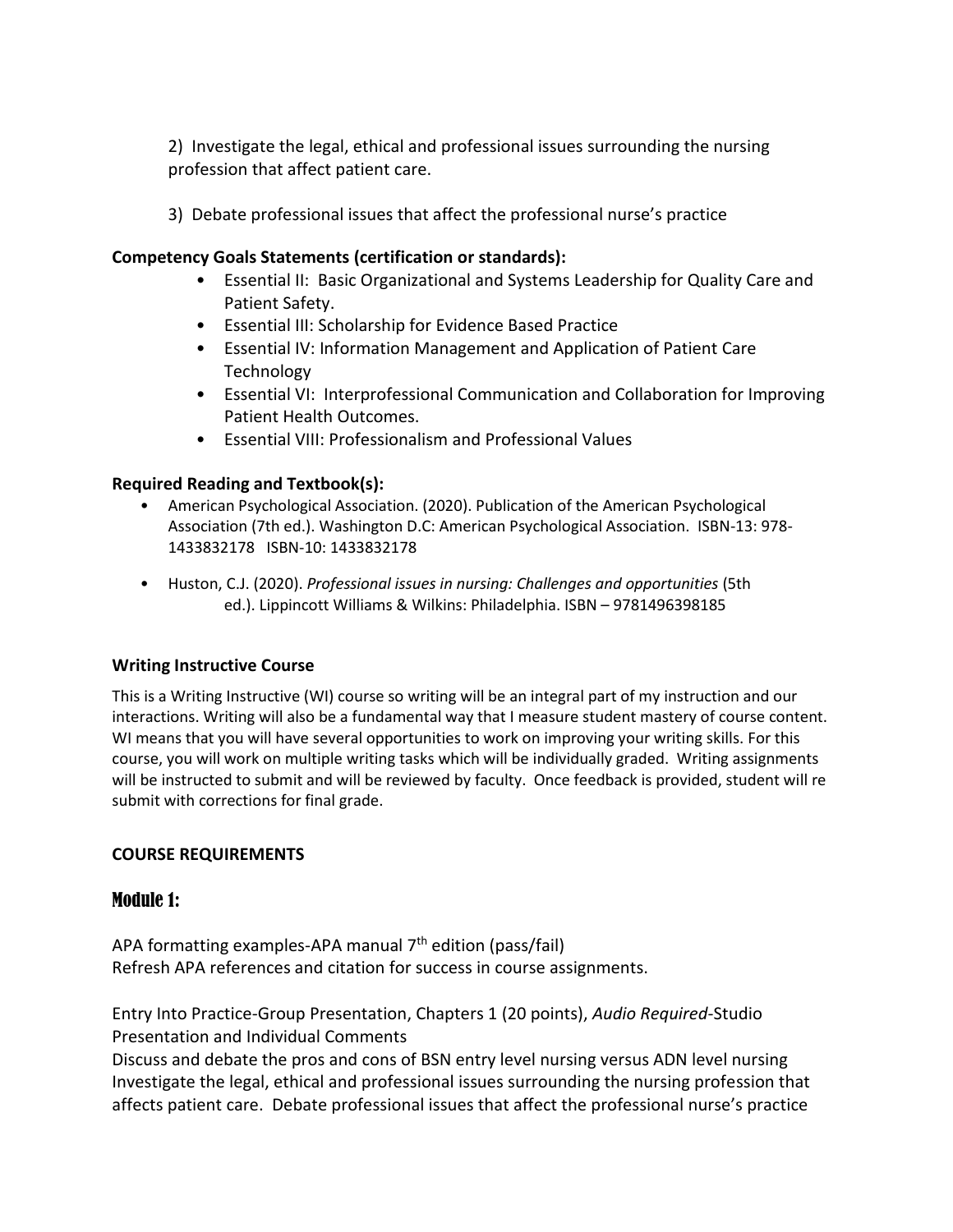# Module 2:

Nursing Profession-Discussion, Chapter 4, 6 & 9 (10 points) Investigate the legal, ethical and professional issues surrounding the nursing profession that affects patient care. Debate professional issues that affect the professional nurse's practice

# Module 3:

Assignment: Mandatory Staffing-Choice of format, Chapter 10 (20 points)-Material of Choice Investigate the legal, ethical and professional issues surrounding the nursing profession that affects patient care

Social Media, Instructional Material/Technology in Health Care- APA Paper Chapters 13 & 19 (20 points)

Investigate the legal, ethical and professional issues surrounding the nursing profession that affects patient care

Medical Errors/Assuring Provider Competence-Group Presentation, Chapter 14 & 20 (20 points) *Audio Required*

Investigate the legal, ethical and professional issues surrounding the nursing profession that affects patient care.

# Module 4:

Whistle Blower-Discussion-Discussion, Chapter 15 & 16 (10 points) Investigate the legal, ethical and professional issues surrounding the nursing profession that affects patient care

Assignment: Academic Integrity, Chapter 18 (10 points)-Journal/Written Investigate the legal, ethical and professional issues surrounding the nursing profession that affects patient care

Health Care Reform-Discussion, Chapter 21 (10 points) Examine political strategies that may be effective in influencing health care policy at the local, state and federal levels. Debate professional issues that affect the professional nurse's practice

Nursing Policy and Politics-Group Presentation, Chapters 22, 24, & 25(40 points) *Audio Required* Examine political strategies that may be effective in influencing health care policy at the local, state and federal levels. Debate professional issues that affect the professional nurse's practice

## **Grading Criteria Rubric and Conversion**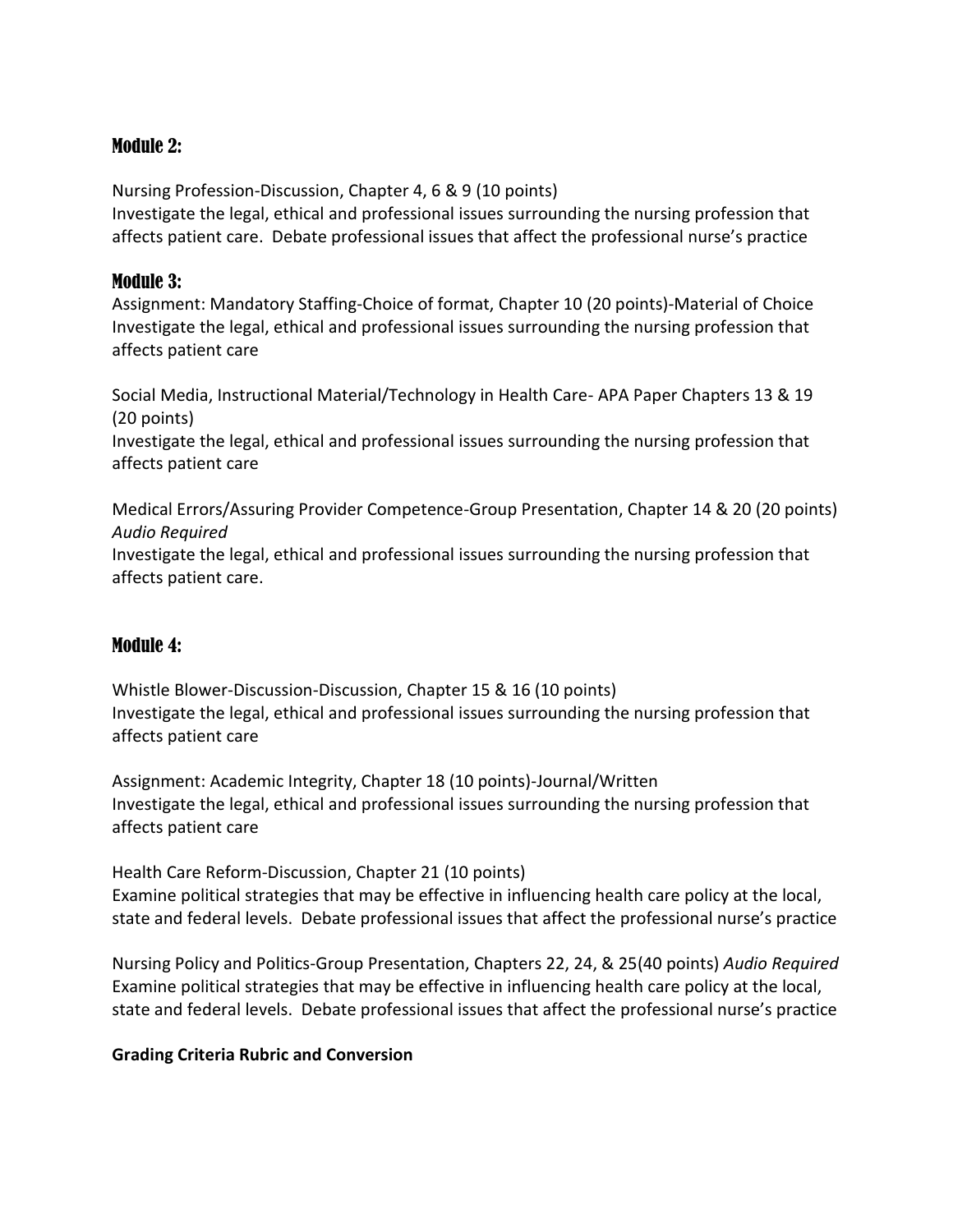*Student must attend live presentation as required. No make up or alternative assignment will be considered in the course* 

| Discussion Questions X 3        | 30 Points  | 30%  |
|---------------------------------|------------|------|
| Assignments X 4                 | 80 Points  | 30%  |
| Entry Level Debate (part 1 & 2) | 20 Points  | 20%  |
| <b>Group Presentations x 1</b>  | 30 Points  | 20%  |
| Total:                          | 210 Points | 100% |

| Percent | $A = 90 - 100$    |  |
|---------|-------------------|--|
|         | $B = 80 - 89$     |  |
|         | $C = 70 - 79$     |  |
|         | $D = 60 - 6920%$  |  |
|         | $F = 59$ or below |  |

#### **Late Assignments:**

Assignments are due on the date and time outlined in the course schedule and syllabus. A 10% deduction will be taken for each day an assignment is past the due date. After three days, a grade of 0 will be entered into the gradebook for that assignment. This includes all quizzes, discussion boards, and any other written work in the course. Exceptions will be granted at faculty discretion and only if arrangements were *made prior to the due date.*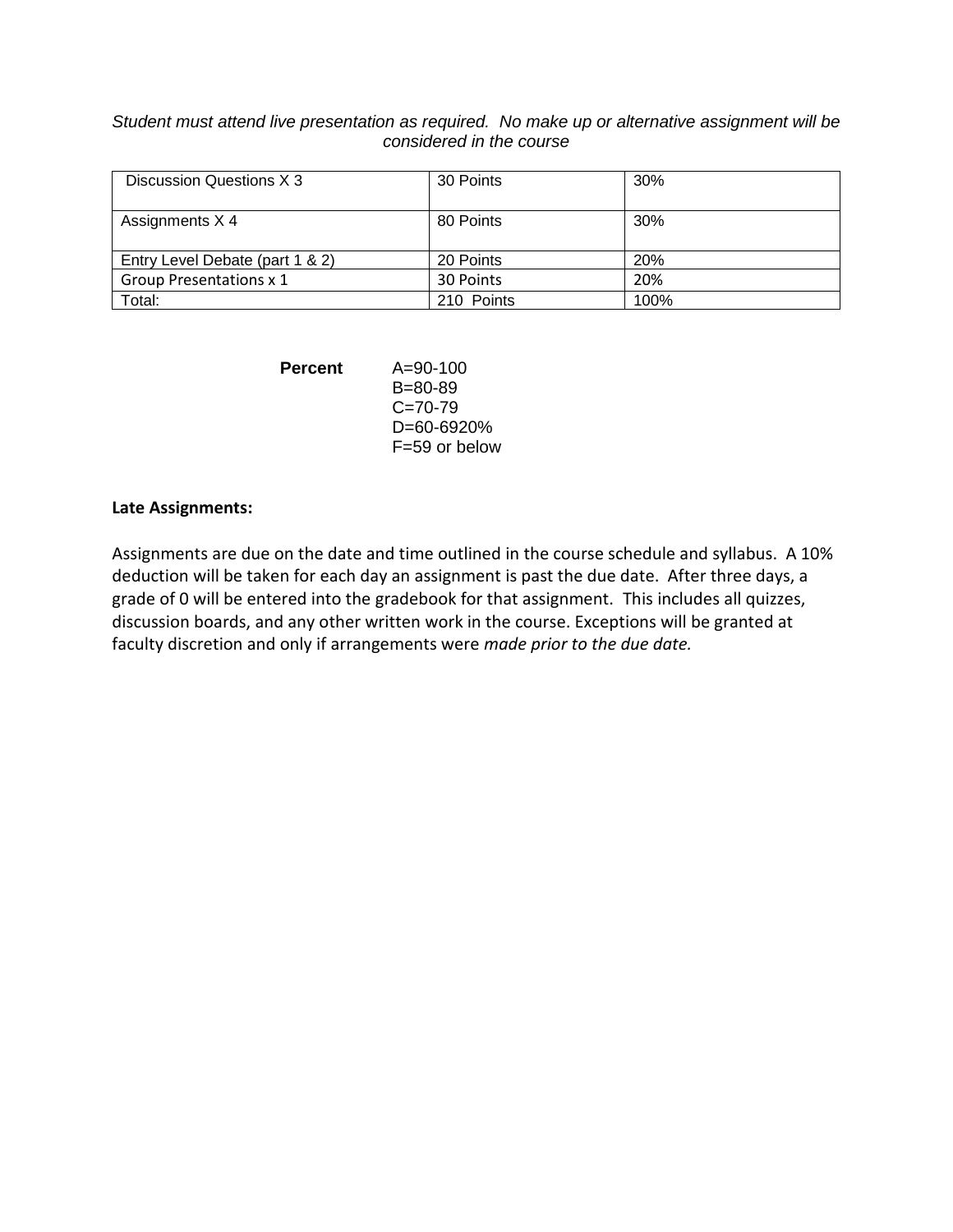This course does not grant make up or alternative assignments, submissions after the due date are final and will be graded accordingly. No resubmission will be considered, unless faculty has granted with prior notice of due date. All grades are final.

### **Written Instructive Assignments**

This course is designated as a Writing Instructive course with multiple APA written assignments. Each Writing Inclusive assignment has multiple submission dates (initial and final due dates). Students are expected to submit all assignments per course policy. Late policy will be applied to all assignments.

## **Group Participation**

Course contains multiple group assignments that require equal peer participation and collaboration. All members are expected to contribute and participate towards final assignment/project. Peer Review evaluations may be required and considered towards final grade. If equal participation and collaboration towards the final assignment/project is not demonstrated, individual point deduction may apply. No editing, or changes of any kind, are to be made to the final copy without group consent or agreement. Individual assignments will not be accepted for group assignments.

## **Posting of Grades**

All student grades will be posted on the Canvas Grade book. Students should monitor their grading status often and report to the instructor any discrepancies. Quiz and exam grades taken through Canvas are posted upon successful submission. Faculty graded assignments and discussion posts will be posted within 72 hours after the due date and time. Friday assignment grades will be posted within 72 hours of the following Monday. Debate final grades may take up to a week to submit.

## **COURSE OUTLINE AND CALENDAR Complete Course Calendar**

*\*\* Please note that schedule may change due to unforeseen circumstances advance notice will be given as time allows*

| <b>Due Date</b> | <b>Topic</b>                                  | <b>Readings</b>      | <b>Assignment</b>  |
|-----------------|-----------------------------------------------|----------------------|--------------------|
| <b>MODULE 1</b> |                                               |                      |                    |
| January 25      | APA references and                            | No reading, refer to | Written assignment |
|                 | citation examples, 7 <sup>th</sup><br>edition | APA manual           | ** Enrollment      |
|                 |                                               |                      | Verification       |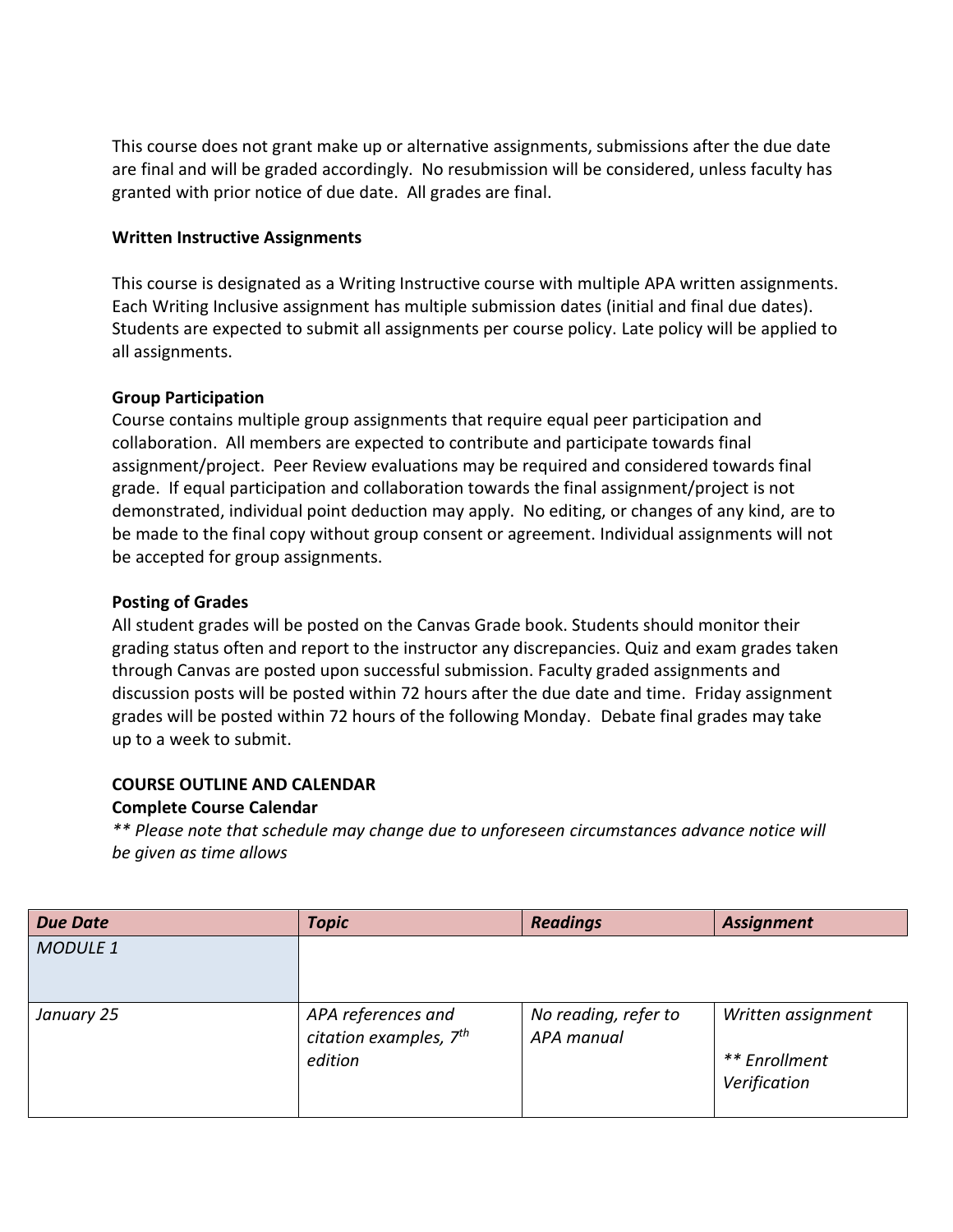| February 8<br>February 15 comments                     | <b>Entry Into Practice</b>                                      | Chapter 1          | Individual Debate-<br><b>Studio</b> |
|--------------------------------------------------------|-----------------------------------------------------------------|--------------------|-------------------------------------|
| <b>MODULE 2</b>                                        |                                                                 |                    |                                     |
| February 22                                            | <b>Nursing Profession</b>                                       | Chapter 4, 6 & 9   | <b>Discussion</b>                   |
| <b>MODULE 3</b>                                        |                                                                 |                    |                                     |
| March 1                                                | <b>Mandatory Staffing</b>                                       | Chapter 10         | <b>Material of Choice</b>           |
| March 8 - required<br><b>Final submission March 15</b> | Social Media<br>Technology in Health Care                       | Chapters (13 & 19) | APA paper, WI                       |
| March 22                                               | <b>Medical Errors</b><br><b>Assuring Provider</b><br>Competence | Chapters (14 & 20) | <b>Group Presentation</b>           |
| <b>MODULE 4</b>                                        |                                                                 |                    |                                     |
| March 29 - Required<br><b>Final submission April 5</b> | Whistle Blower                                                  | Chapter 15 & 16    | APA paper, WI                       |
| April 12<br><b>Final Submission April 19</b>           | Academic Integrity in<br><b>Nursing</b>                         | Chapter 18         | APA Paper, WI                       |
| April 26                                               | <b>Health Care Reform</b>                                       | Chapter 21         | <b>Discussion</b>                   |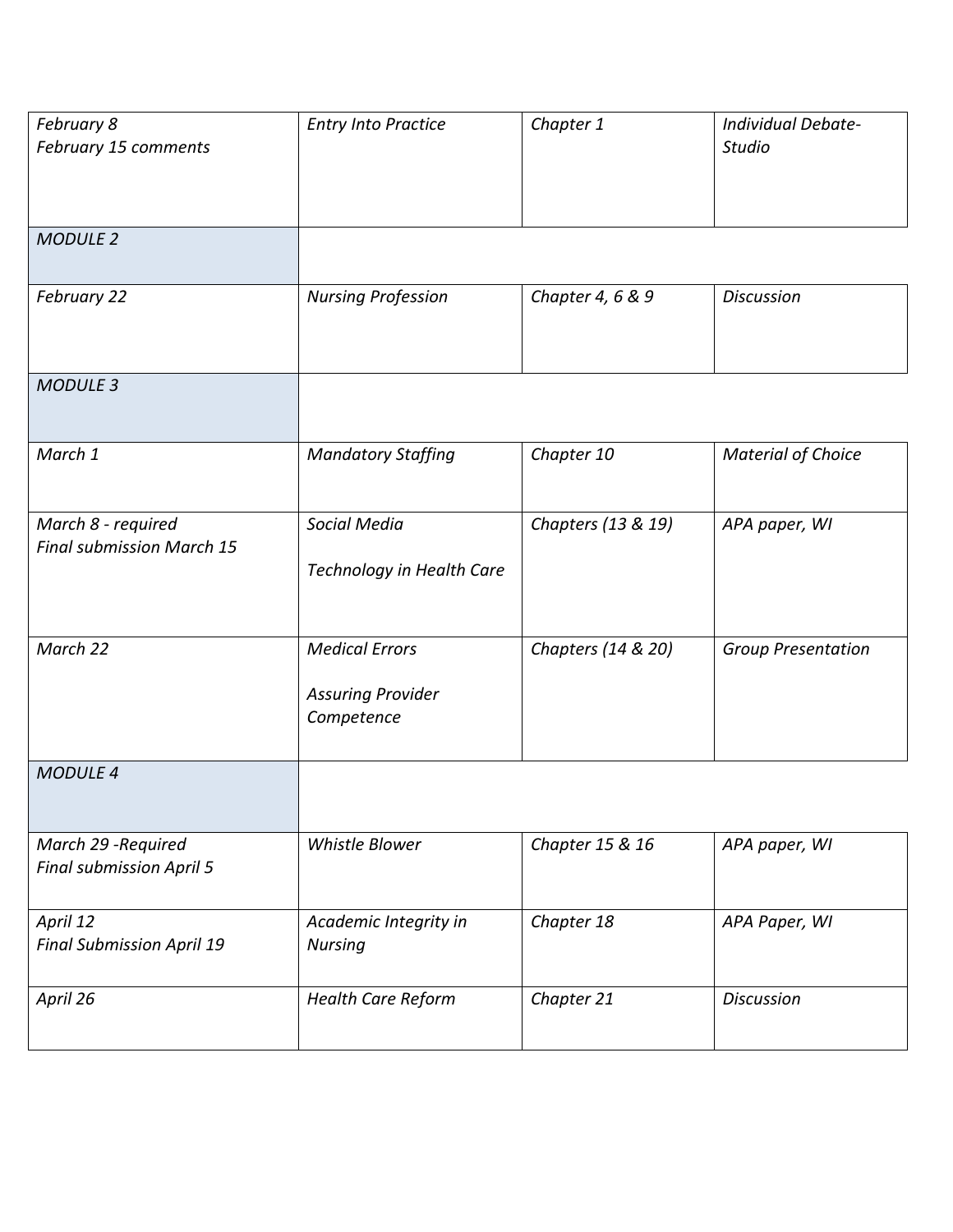| May 3 | The Nursing Profession                     | Chapters (22, 24, 25) | <b>Discussion</b> |
|-------|--------------------------------------------|-----------------------|-------------------|
|       | <b>Nursing Policy, and Politics</b>        |                       |                   |
|       | <b>Professional Nursing</b><br>Association |                       |                   |

### **Technology Requirements**

This course will use the A&M-Central Texas Instructure Canvas learning management system. **We strongly recommend the latest versions of Chrome or Firefox browsers. Canvas no longer supports any version of Internet Explorer.**

Logon to A&M-Central Texas Canvas [https://tamuct.instructure.com/] or access Canvas through the TAMUCT Online link in myCT [https://tamuct.onecampus.com/]. You will log in through our Microsoft portal.

Username: Your MyCT email address. Password: Your MyCT password

#### **Canvas Support**

Use the Canvas Help link, located at the bottom of the left-hand menu, for issues with Canvas. You can select "Chat with Canvas Support," submit a support request through "Report a Problem," or call the Canvas support line: 1-844-757-0953.

For issues related to course content and requirements, contact your instructor.

#### **Online Proctored Testing**

A&M-Central Texas uses Proctorio for online identity verification and proctored testing. This service is provided at no direct cost to students. If the course requires identity verification or proctored testing, the technology requirements are: Any computer meeting the minimum computing requirements, plus web camera, speaker, and microphone (or headset). Proctorio also requires the Chrome web browser with their custom plug in.

## **Other Technology Support**

For log-in problems, students should contact Help Desk Central

24 hours a day, 7 days a week

Email: [helpdesk@tamu.edu](mailto:helpdesk@tamu.edu) Phone: (254) 519-5466 [Web Chat:](http://hdc.tamu.edu/) [http://hdc.tamu.edu] *Please let the support technician know you are an A&M-Central Texas student.*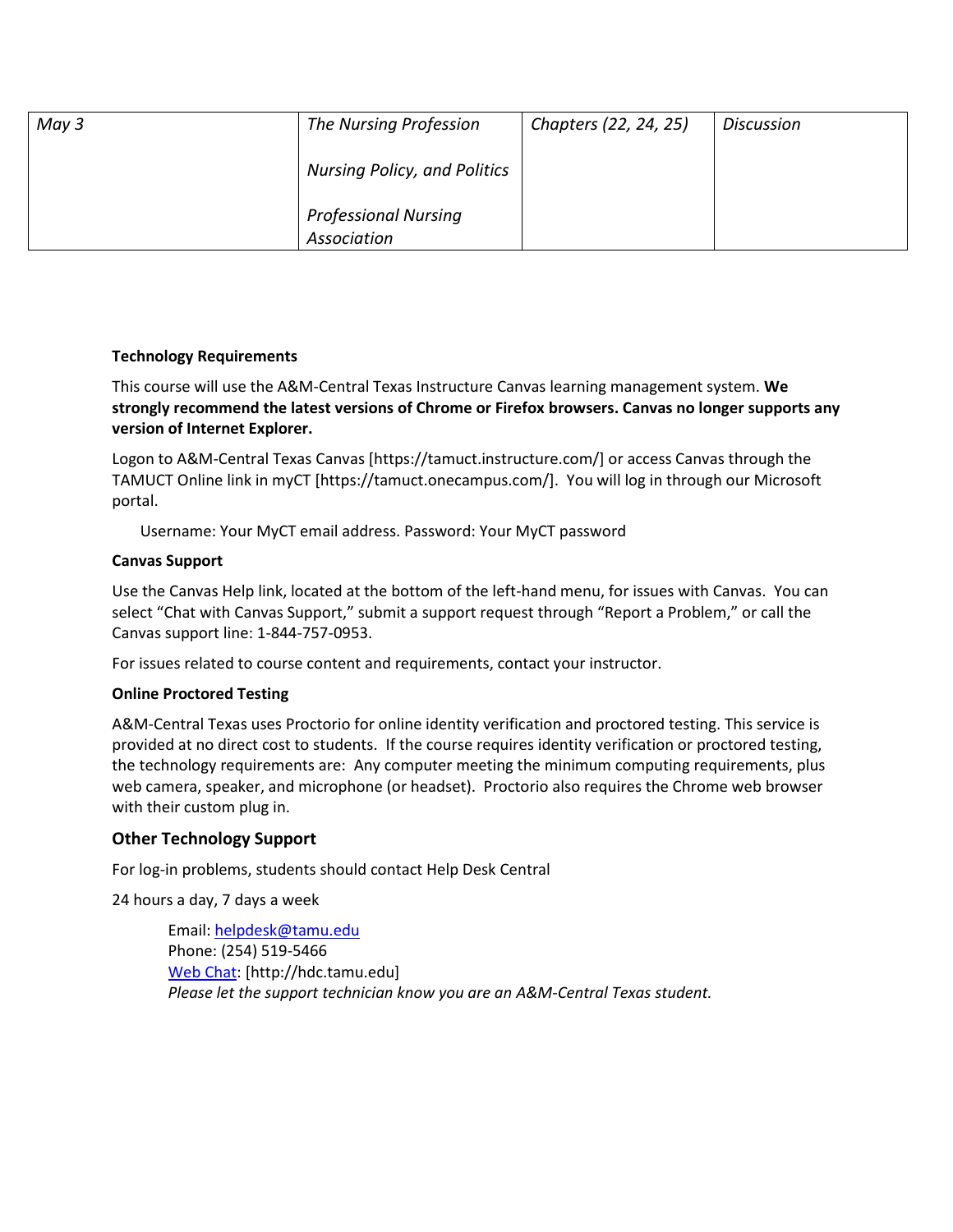## **UNIVERSITY RESOURCES, PROCEDURES, AND GUIDELINES**

## **Drop Policy**

If you discover that you need to drop this class, you must complete the [Drop Request](https://dynamicforms.ngwebsolutions.com/casAuthentication.ashx?InstID=eaed95b9-f2be-45f3-a37d-46928168bc10&targetUrl=https%3A%2F%2Fdynamicforms.ngwebsolutions.com%2FSubmit%2FForm%2FStart%2F53b8369e-0502-4f36-be43-f02a4202f612) Dynamic Form through Warrior Web.

[https://dynamicforms.ngwebsolutions.com/casAuthentication.ashx?InstID=eaed95b9-f2be-45f3-a37d-

46928168bc10&targetUrl=https%3A%2F%2Fdynamicforms.ngwebsolutions.com%2FSubmit%2F Form%2FStart%2F53b8369e-0502-4f36-be43-f02a4202f612].

Faculty cannot drop students; this is always the responsibility of the student. The Registrar's Office will provide a deadline on the Academic Calendar for which the form must be completed. Once you submit the completed form to the Registrar's Office, you must go into Warrior Web and confirm that you are no longer enrolled. If you still show as enrolled, FOLLOW-UP with the Registrar's Office immediately. You are to attend class until the procedure is complete to avoid penalty for absence. Should you miss the drop deadline or fail to follow the procedure, you will receive an F in the course, which may affect your financial aid and/or VA educational benefits.

## **Academic Integrity**

Texas A&M University-Central Texas values the integrity of the academic enterprise and strives for the highest standards of academic conduct. A&M-Central Texas expects its students, faculty, and staff to support the adherence to high standards of personal and scholarly conduct to preserve the honor and integrity of the creative community. Any deviation by students from this expectation may result in a failing grade for the assignment and potentially a failing grade for the course. All academic misconduct concerns will be referred to the Office of Student Conduct. When in doubt on collaboration, citation, or any issue, please contact your instructor before taking a course of action.

For more [information](https://nam04.safelinks.protection.outlook.com/?url=https%3A%2F%2Fwww.tamuct.edu%2Fstudent-affairs%2Fstudent-conduct.html&data=04%7C01%7Clisa.bunkowski%40tamuct.edu%7Ccfb6e486f24745f53e1a08d910055cb2%7C9eed4e3000f744849ff193ad8005acec%7C0%7C0%7C637558437485252160%7CUnknown%7CTWFpbGZsb3d8eyJWIjoiMC4wLjAwMDAiLCJQIjoiV2luMzIiLCJBTiI6Ik1haWwiLCJXVCI6Mn0%3D%7C1000&sdata=yjftDEVHvLX%2FhM%2FcFU0B99krV1RgEWR%2BJ%2BhvtoR6TYk%3D&reserved=0) regarding the Student Conduct process, [https://www.tamuct.edu/student-affairs/student-conduct.html].

If you know of potential honor violations by other students, you may [submit](https://nam04.safelinks.protection.outlook.com/?url=https%3A%2F%2Fcm.maxient.com%2Freportingform.php%3FTAMUCentralTexas%26layout_id%3D0&data=04%7C01%7Clisa.bunkowski%40tamuct.edu%7Ccfb6e486f24745f53e1a08d910055cb2%7C9eed4e3000f744849ff193ad8005acec%7C0%7C0%7C637558437485262157%7CUnknown%7CTWFpbGZsb3d8eyJWIjoiMC4wLjAwMDAiLCJQIjoiV2luMzIiLCJBTiI6Ik1haWwiLCJXVCI6Mn0%3D%7C1000&sdata=CXGkOa6uPDPX1IMZ87z3aZDq2n91xfHKu4MMS43Ejjk%3D&reserved=0) a report, [https://cm.maxient.com/reportingform.php?TAMUCentralTexas&layout\_id=0].

# **Academic Accommodations**

At Texas A&M University-Central Texas, we value an inclusive learning environment where every student has an equal chance to succeed and has the right to a barrier-free education. The Office of Access and Inclusion is responsible for ensuring that students with a disability receive equal access to the university's programs, services and activities. If you believe you have a disability requiring reasonable accommodations, please contact the Office of Access and Inclusion, WH-212; or call (254) 501-5836. Any information you provide is private and confidential and will be treated as such.

For more information, please visit our **Access & Inclusion** Canvas page (log-in required) [https://tamuct.instructure.com/courses/717]

# **Important information for Pregnant and/or Parenting Students**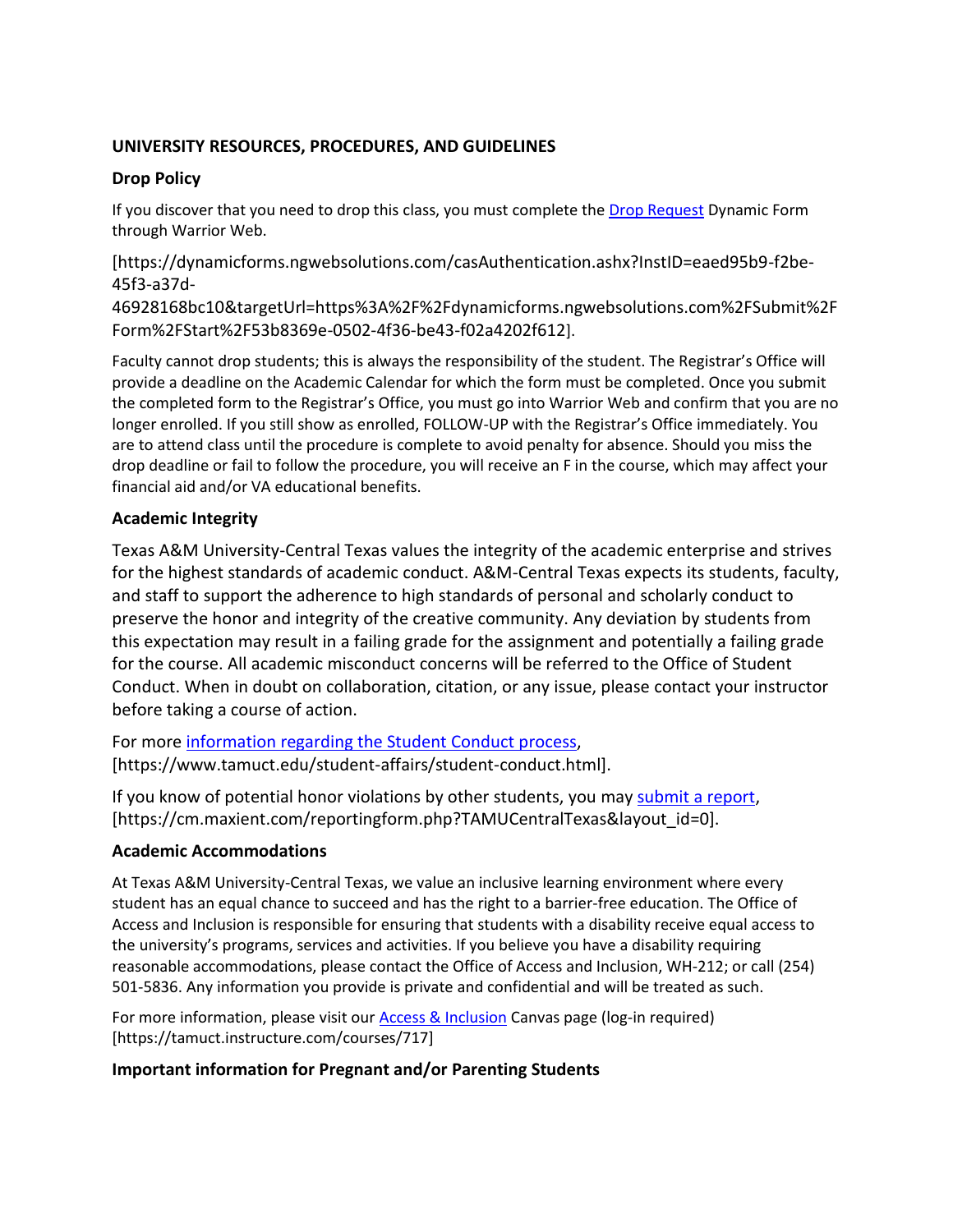Texas A&M University-Central Texas supports students who are pregnant and/or parenting. In accordance with requirements of Title IX and related guidance from US Department of Education's Office of Civil Rights, the Dean of Student Affairs' Office can assist students who are pregnant and/or parenting in seeking accommodations related to pregnancy and/or parenting. Students should seek out assistance as early in the pregnancy as possible. For more information, please visi[t Student Affairs](https://www.tamuct.edu/student-affairs/pregnant-and-parenting-students.html) [https://www.tamuct.edu/student-affairs/pregnant-and-parenting-students.html]. Students may also contact the institution's Title IX Coordinator. If you would like to read more about these [requirements](http://www2.ed.gov/about/offices/list/ocr/docs/pregnancy.pdf)  [and guidelines](http://www2.ed.gov/about/offices/list/ocr/docs/pregnancy.pdf) online, please visit the website

[http://www2.ed.gov/about/offices/list/ocr/docs/pregnancy.pdf].

Title IX of the Education Amendments Act of 1972 prohibits discrimination on the basis of sex and gender–including pregnancy, parenting, and all related conditions. A&M-Central Texas is able to provide flexible and individualized reasonable accommodation to pregnant and parenting students. All pregnant and parenting students should contact the Associate Dean in the Division of Student Affairs at (254) 501- 5909 to seek out assistance. Students may also contact the University's Title IX Coordinator.

## **Tutoring**

Tutoring is available to all A&M-Central Texas students, on a remote online basis. Visit the Academic Support Community in Canvas to view schedules and contact information. Subjects tutored on campus include Accounting, Advanced Math, Biology, Finance, Statistics, Mathematics, and Study Skills. Student success coaching is available online upon request.

If you have a question regarding tutor schedules, need to schedule a tutoring session, are interested in becoming a tutor, success coaching, or have any other question, contact Academic Support Programs at (254) 501-5836, visit the Office of Student Success at 212F Warrior Hall, or by emailing studentsuccess@tamuct.edu.

Chat live with a tutor 24/7 for almost any subject from on your computer! Tutor.com is an online tutoring platform that enables A&M-Central Texas students to log in and receive online tutoring support at no additional cost. This tool provides tutoring in over 40 subject areas except writing support. Access Tutor.com through Canvas.

# **University Writing Center**

University Writing Center: Located in Warrior Hall 416, the University Writing Center (UWC) at Texas A&M University–Central Texas (A&M–Central Texas) is a free service open to all A&M–Central Texas students. For the Fall 2021 semester, the hours of operation are from 10:00 a.m.-5:00 p.m. Monday thru Thursday in Warrior Hall 416 (with online tutoring available every hour as well) with satellite hours available online only Monday thru Thursday from 6:00-9:00 p.m. and Saturday 12:00-3:00 p.m.

Tutors are prepared to help writers of all levels and abilities at any stage of the writing process. While tutors will not write, edit, or grade papers, they will assist students in developing more effective composing practices. By providing a practice audience for students' ideas and writing, our tutors highlight the ways in which they read and interpret students' texts, offering guidance and support throughout the various stages of the writing process. In addition, students may work independently in the UWC by checking out a laptop that runs the Microsoft Office suite and connects to WIFI, or by consulting our resources on writing, including all of the relevant style guides. Whether you need help brainstorming ideas, organizing an essay, proofreading, understanding proper citation practices, or just want a quiet place to work, the UWC is here to help!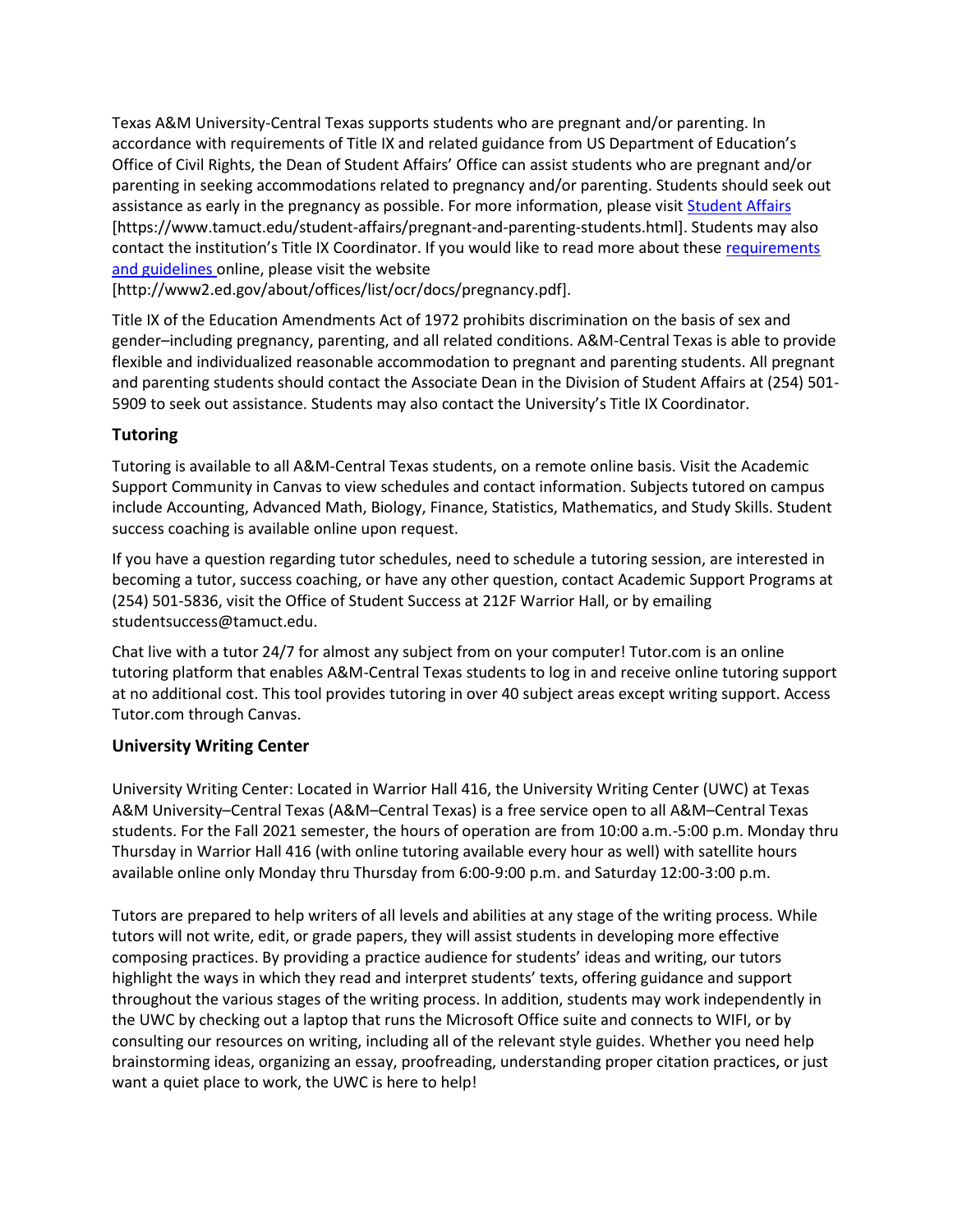Students may arrange a one-to-one session with a trained and experienced writing tutor by making an appointment via WCOnline at https://tamuct.mywconline.com/. In addition, you can email Dr. Bruce Bowles Jr. at bruce.bowles@tamuct.edu if you have any questions about the UWC, need any assistance with scheduling, or would like to schedule a recurring appointment with your favorite tutor by making an appointment via WCOnline at https://tamuct.mywconline.com/. In addition, you can email Dr. Bruce Bowles Jr. at bruce.bowles@tamuct.edu if you have any questions about the UWC, need any assistance with scheduling, or would like to schedule a recurring appointment with your favorite tutor.

# **University Library**

The University Library provides many services in support of research across campus and at a distance. We offer over 200 electronic databases containing approximately 400,000 eBooks and 82,000 journals, in addition to the 96,000 items in our print collection, which can be mailed to students who live more than 50 miles from campus. Research guides for each subject taught at A&M-Central Texas are available through our website to help students navigate these resources. On campus, the library offers technology including cameras, laptops, microphones, webcams, and digital sound recorders.

Research assistance from a librarian is also available 24 hours a day through our online chat service, and at the reference desk when the library is open. Research sessions can be scheduled for more comprehensive assistance, and may take place virtually through WebEx, Microsoft Teams or in-person at the library. Assistance may cover many topics, including how to find articles in peer-reviewed journals, how to cite resources, and how to piece together research for written assignments.

Our 27,000-square-foot facility on the A&M-Central Texas main campus includes student lounges, private study rooms, group work spaces, computer labs, family areas suitable for all ages, and many other features. Services such as interlibrary loan, TexShare, binding, and laminating are available. The library frequently offers workshops, tours, readings, and other events. For more information, please visit our Library [website](https://nam04.safelinks.protection.outlook.com/?url=https%3A%2F%2Ftamuct.libguides.com%2Findex&data=04%7C01%7Clisa.bunkowski%40tamuct.edu%7C7d8489e8839a4915335f08d916f067f2%7C9eed4e3000f744849ff193ad8005acec%7C0%7C0%7C637566044056484222%7CUnknown%7CTWFpbGZsb3d8eyJWIjoiMC4wLjAwMDAiLCJQIjoiV2luMzIiLCJBTiI6Ik1haWwiLCJXVCI6Mn0%3D%7C1000&sdata=2R755V6rcIyedGrd4Os5rkgn1PvhHKU3kUV1vBKiHFo%3D&reserved=0) [http://tamuct.libguides.com/index].

## **OPTIONAL POLICY STATEMENTS**

## **A Note about Sexual Violence at A&M-Central Texas**

Sexual violence is a serious safety, social justice, and public health issue. The university offers support for anyone struggling with these issues. University faculty are mandated reporters, so if someone discloses that they were sexually assaulted (or a victim of Domestic/Dating Violence or Stalking) while a student at TAMUCT, faculty members are required to inform the Title IX Office. If you want to discuss any of these issues confidentially, you can do so through Student Wellness and Counseling (254-501- 5955) located on the second floor of Warrior Hall (207L).

Sexual violence can occur on our campus because predators often feel emboldened, and victims often feel silenced or shamed. It is incumbent on ALL of us to find ways to actively create environments that tell predators we don't agree with their behaviors and tell survivors we will support them. Your actions matter. Don't be a bystander; be an agent of change. For additional information on campus policy and resources visit the [Title IX webpage](https://www.tamuct.edu/compliance/titleix.html) [\[https://www.tamuct.edu/compliance/titleix.html\]](https://www.tamuct.edu/compliance/titleix.html).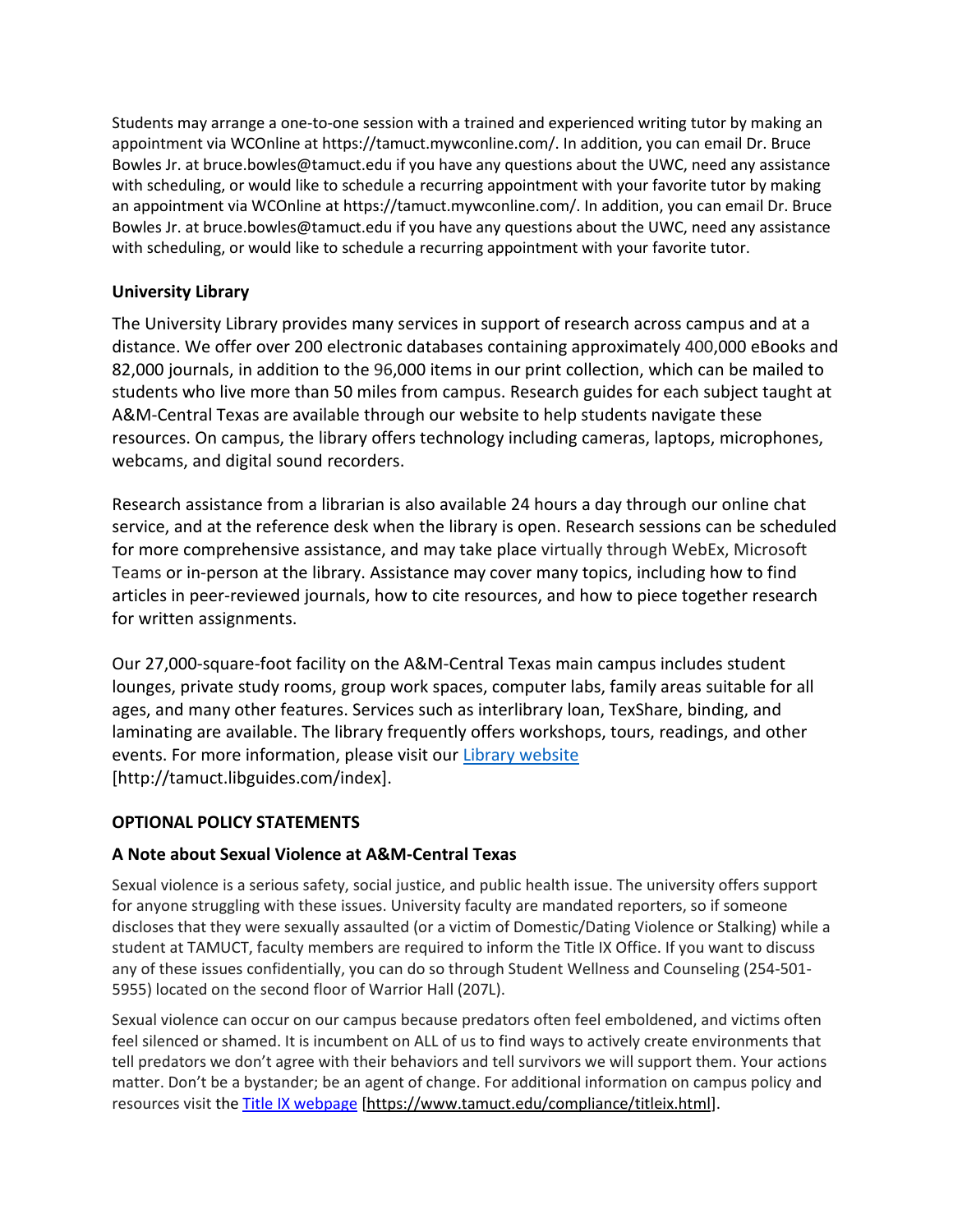#### **Behavioral Intervention**

Texas A&M University-Central Texas cares about the safety, health, and well-being of its students, faculty, staff, and community. If you are aware of individuals for whom you have a concern, please make a referral to the Behavioral Intervention Team. Referring your concern shows you care. You can complete the [referral](https://cm.maxient.com/reportingform.php?TAMUCentralTexas&layout_id=2) online

[https://cm.maxient.com/reportingform.php?TAMUCentralTexas&layout\_id=2].

Anonymous referrals are accepted. Please see th[e Behavioral Intervention Team](https://www.tamuct.edu/bit) website for more information [https://www.tamuct.edu/bit]. If a person's behavior poses an imminent threat to you or another, contact 911 or A&M-Central Texas University Police at 254-501-5800.

#### **COVID University Statement**

Fall 2021 Return to Campus Plan. For the most recent campus information regarding COVID-19 see the Texas A&M University-Central Texas Fall 2021 Return to Campus Plan [https://www.tamuct.edu/covid19/]

### **Disorderly Conduct**

[https://www.tamuct.edu/student-affairs/docs/Code-of-Student-Conduct\\_2021.pdf](https://www.tamuct.edu/student-affairs/docs/Code-of-Student-Conduct_2021.pdf)

Disorderly Conduct 5.4.5.1. The university supports the principle of freedom of expression for both instructors and students. The university respects the rights of instructors to teach and students to learn. Maintenance of these rights requires conditions that do not impede their exercise. An individual engaging in disorderly conduct may be subject to disciplinary action. Such activities may include, but are not limited to: x Leading others to disrupt scheduled and/or normal activities on University premises. x Classroom behavior that seriously interferes with either (a) the faculty member's ability to conduct the class or (b) the ability of other students to profit from the instructional programs. x Any behavior in class or out of class, which for any reason interferes with the class work of others, involves disorder, or otherwise disrupts the regular and essential operation of the University. x Activity or conduct that violates the Texas A&M University-Central Texas Rules on Freedom of Expressive Activity (See Appendix A). 5.4.5.2. Disorderly conduct is public behavior that is disruptive lewd, or indecent; breach of peace; or aiding, or procuring another person to breach the peace on University premises or at functions sponsored by the University or participated in by members of the University community.

## **INSTRUCTOR POLICIES.**

#### **Log-In**

It is recommended to log in at least 4 days within the week. Students are responsible for announcements or other communication via Canvas.

#### **WebEx Presentations**

Students are required to have access to WebEx for group work or requested meetings throughout the course.

## **Additional Research**